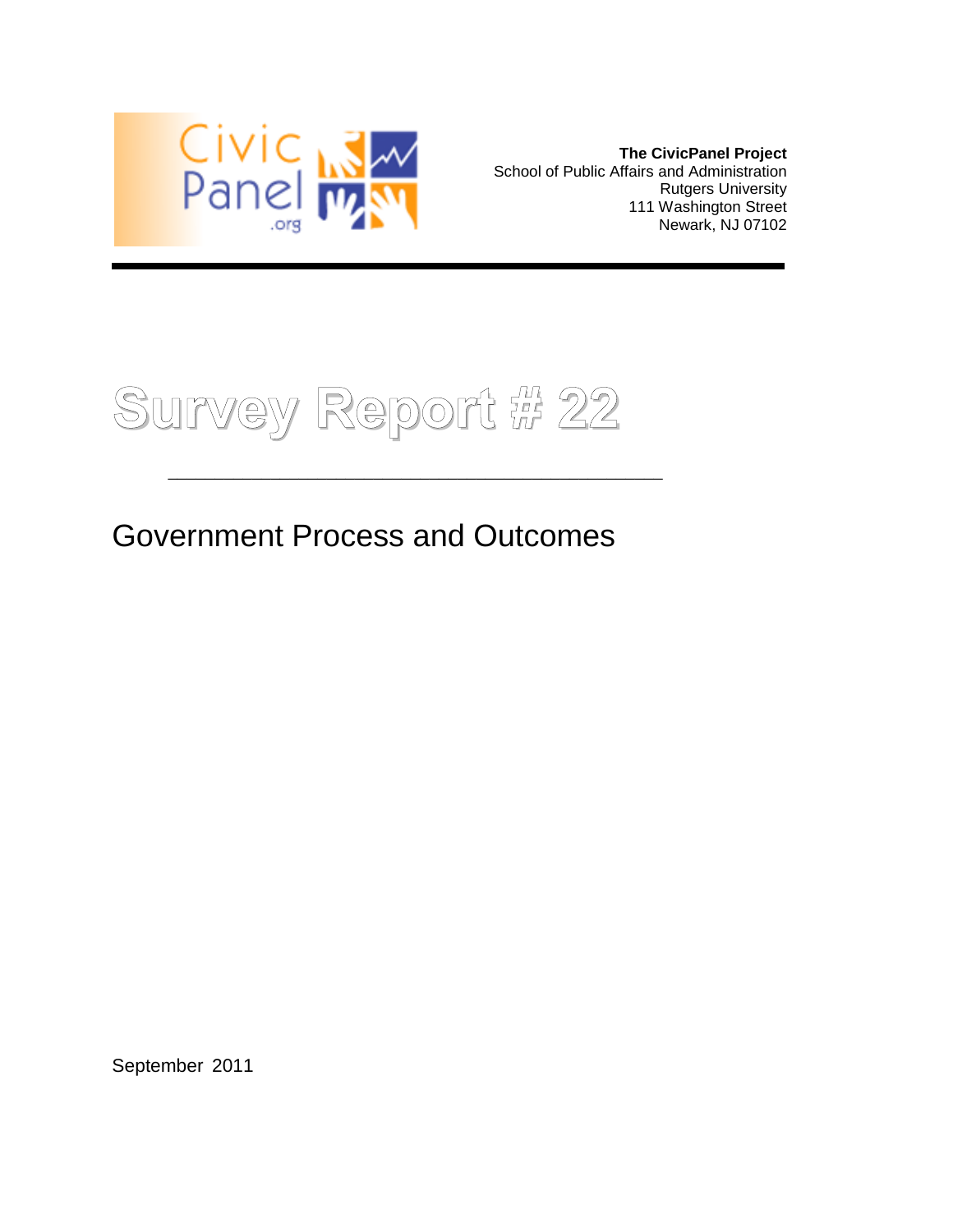#### **About the Survey**

This Survey Report discusses findings of a CivicPanel online survey about how citizens judge government performance. Respondents were presented with statements representing government processes and outcomes for an anonymous country in the world. The statements were varied experimentally, such that for some respondents the process statements were more positive than the outcome statements while for others the outcome statements were more positive than the process statements. Next, respondents were asked to rate the country government's performance and their level of confidence in the country's government.

The survey was conducted in March 2011, and included online responses from 1,108 panelists. *This report presents the summary results only*, not the experimental results (which will be published later in an academic journal). However, preliminary analysis (not shown below) indicates that the respondents judge process and outcome indicators about equally.

#### **About the Panel**

CivicPanel is an online panel of volunteers who sign up over the Internet to participate in the project's surveys. Panelists are recruited from online ads, web directories, and announcements sent by email to members of various nonprofit organizations that have partnered with CivicPanel (formerly eTownPanel) over the years.

It is important to point out that the panel is not a random sample, and thus the results are not scientifically projectable to the larger population.

For more information visit [www.civicpanel.org](http://www.civicpanel.org/) or email [civicpan@rutgers.edu](mailto:civicpan@rutgers.edu)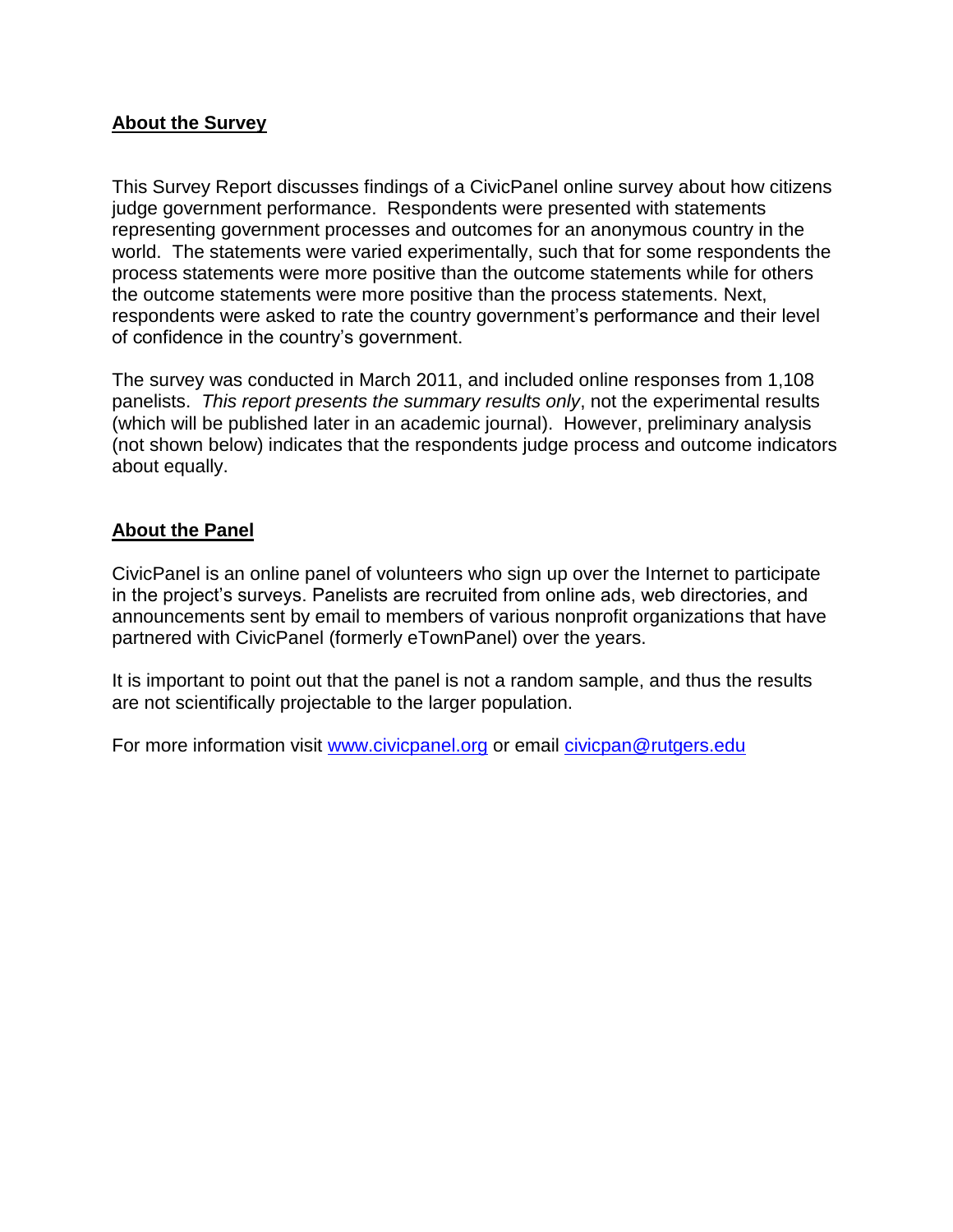

# **Summary Report – September 26, 2011**

Survey: Process-outcomes experiment

In general, do you find life exciting, pretty routine, or dull?



| <b>Value</b>           | <b>Count</b> | <b>Percent %</b> |  |
|------------------------|--------------|------------------|--|
| Exciting               | 405          | 36.7%            |  |
| Pretty routine         | 624          | 56.5%            |  |
| Dull                   | 76           | 6.9%             |  |
| <b>Statistics</b>      |              |                  |  |
| <b>Total Responses</b> |              | 1,105            |  |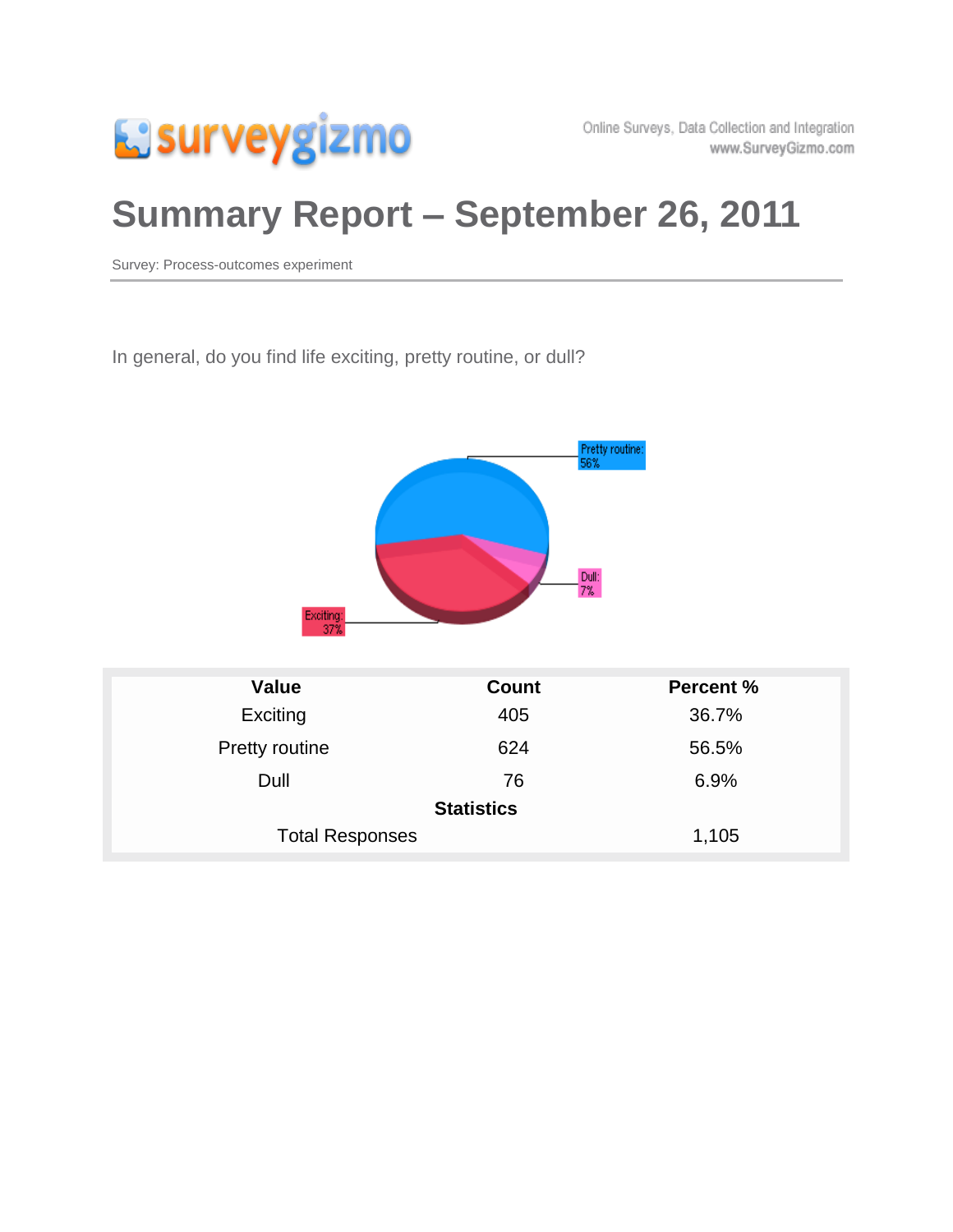**Generally speaking, would you say things in this country are heading in the right direction, or are they off on the wrong track?**



| <b>Statistics</b> |  |
|-------------------|--|
|                   |  |

| <b>Total Responses</b> | 1,097 |
|------------------------|-------|
|                        |       |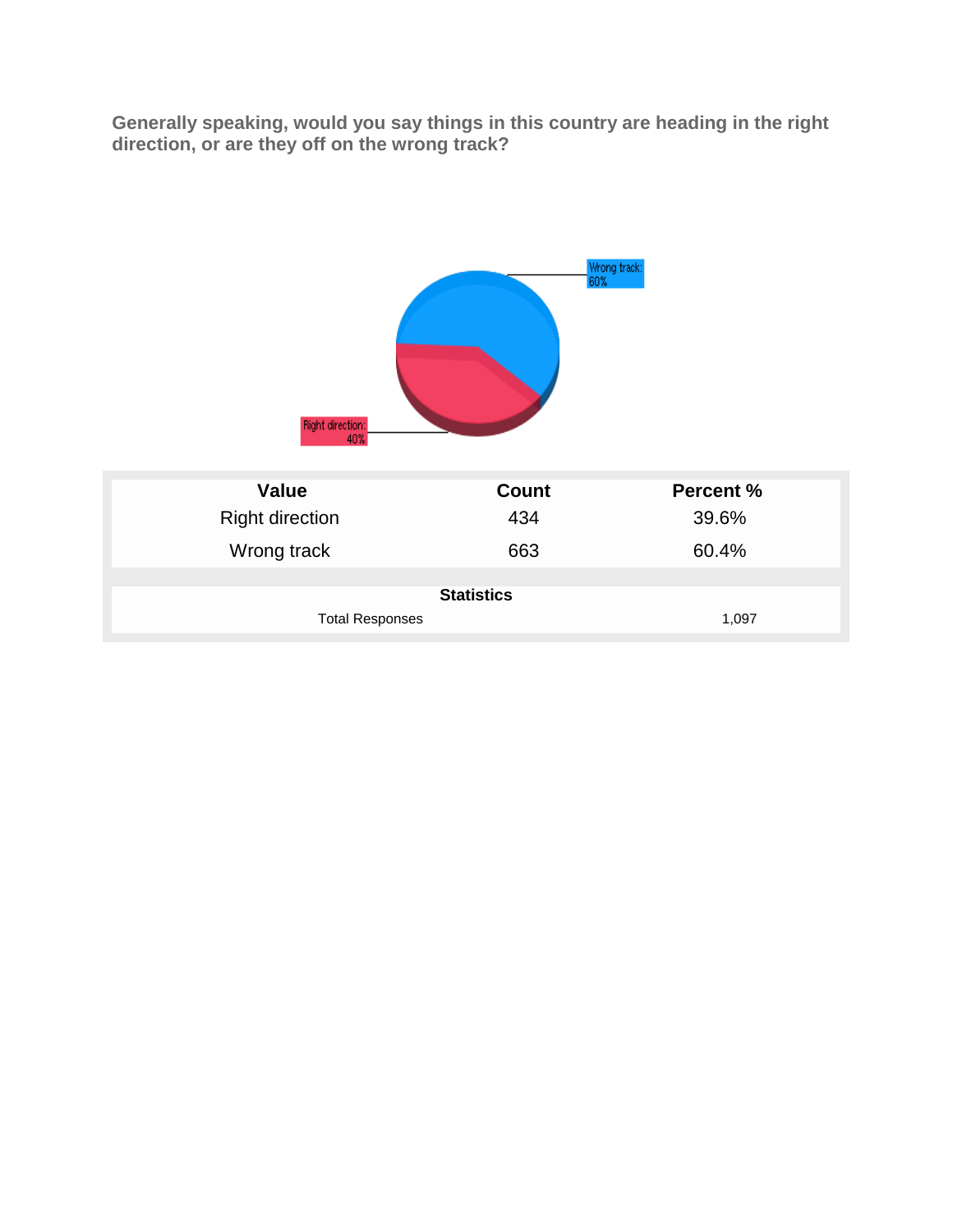**All things considered, how satisfied are you with your life as a whole these days?**



| <b>Value</b>            | <b>Count</b>           | Percent % |
|-------------------------|------------------------|-----------|
| $\mathbf 1$             | 38                     | 3.5%      |
| $\overline{2}$          | 36                     | 3.3%      |
| 3                       | 67                     | 6.1%      |
| $\overline{\mathbf{4}}$ | 89                     | 8.1%      |
| 5                       | 132                    | 12%       |
| $\,6$                   | 144                    | 13.1%     |
| $\overline{7}$          | 240                    | 21.8%     |
| 8                       | 209                    | 19%       |
| $\overline{9}$          | 86                     | 7.8%      |
| 10                      | 59                     | 5.4%      |
|                         | <b>Statistics</b>      |           |
|                         | <b>Total Responses</b> | 1,100     |
|                         |                        |           |
| Sum                     |                        | 6,907.0   |
| Average                 |                        | 6.3       |
| <b>StdDev</b>           |                        | 2.20      |
|                         | Max                    | 10.0      |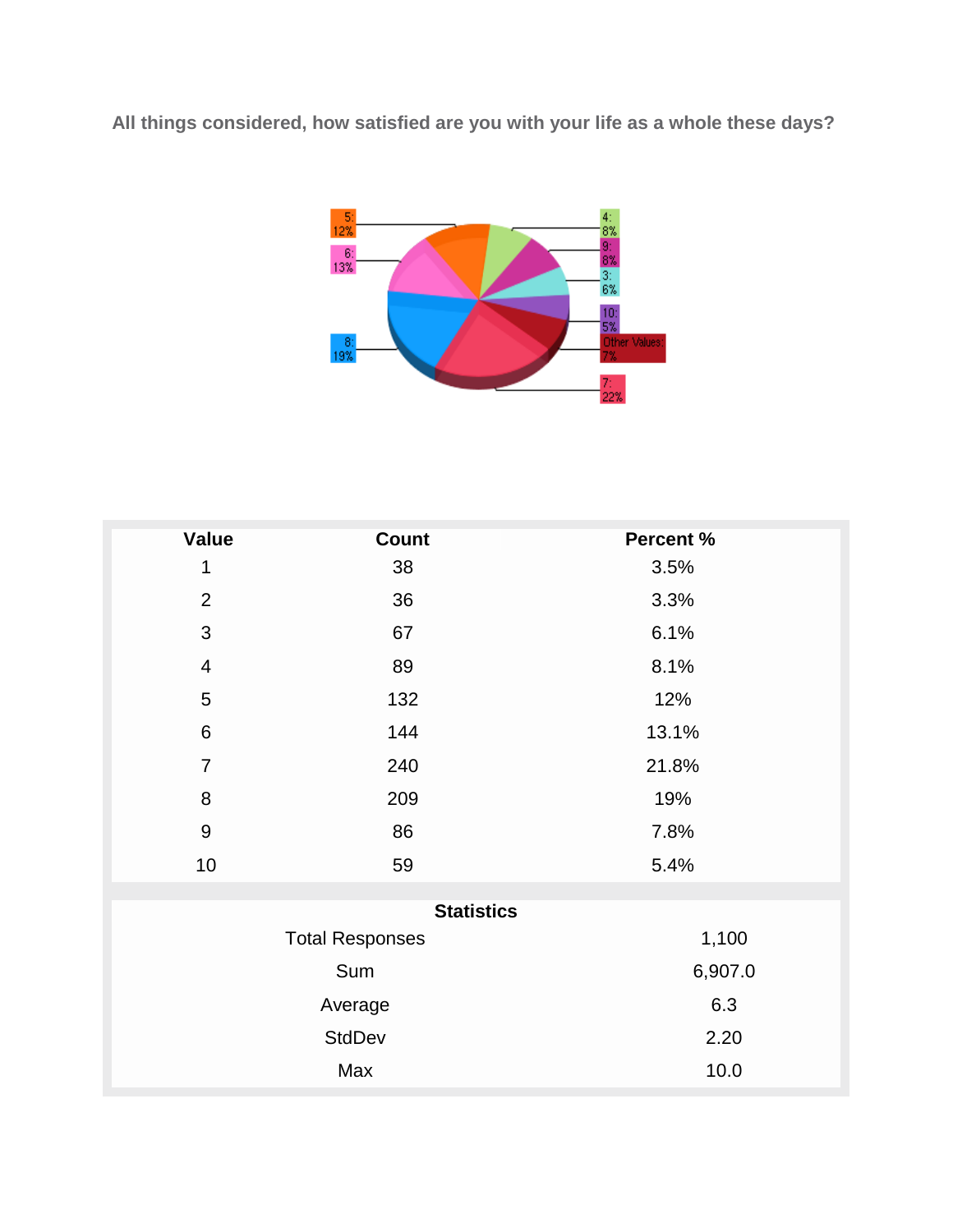**How would you rate the job this country's government is doing?**



| <b>Value</b>   | <b>Count</b>           | <b>Percent %</b> |
|----------------|------------------------|------------------|
| 1              | 175                    | 15.9%            |
| 2              | 244                    | 22.1%            |
| $\mathfrak{S}$ | 335                    | 30.4%            |
| $\overline{4}$ | 281                    | 25.5%            |
| 5              | 68                     | 6.2%             |
|                |                        |                  |
|                | <b>Statistics</b>      |                  |
|                | <b>Total Responses</b> | 1,103            |
|                | Sum                    | 3,132.0          |
| Average        |                        | 2.8              |
| <b>StdDev</b>  |                        | 1.15             |
|                | Max                    | 5.0              |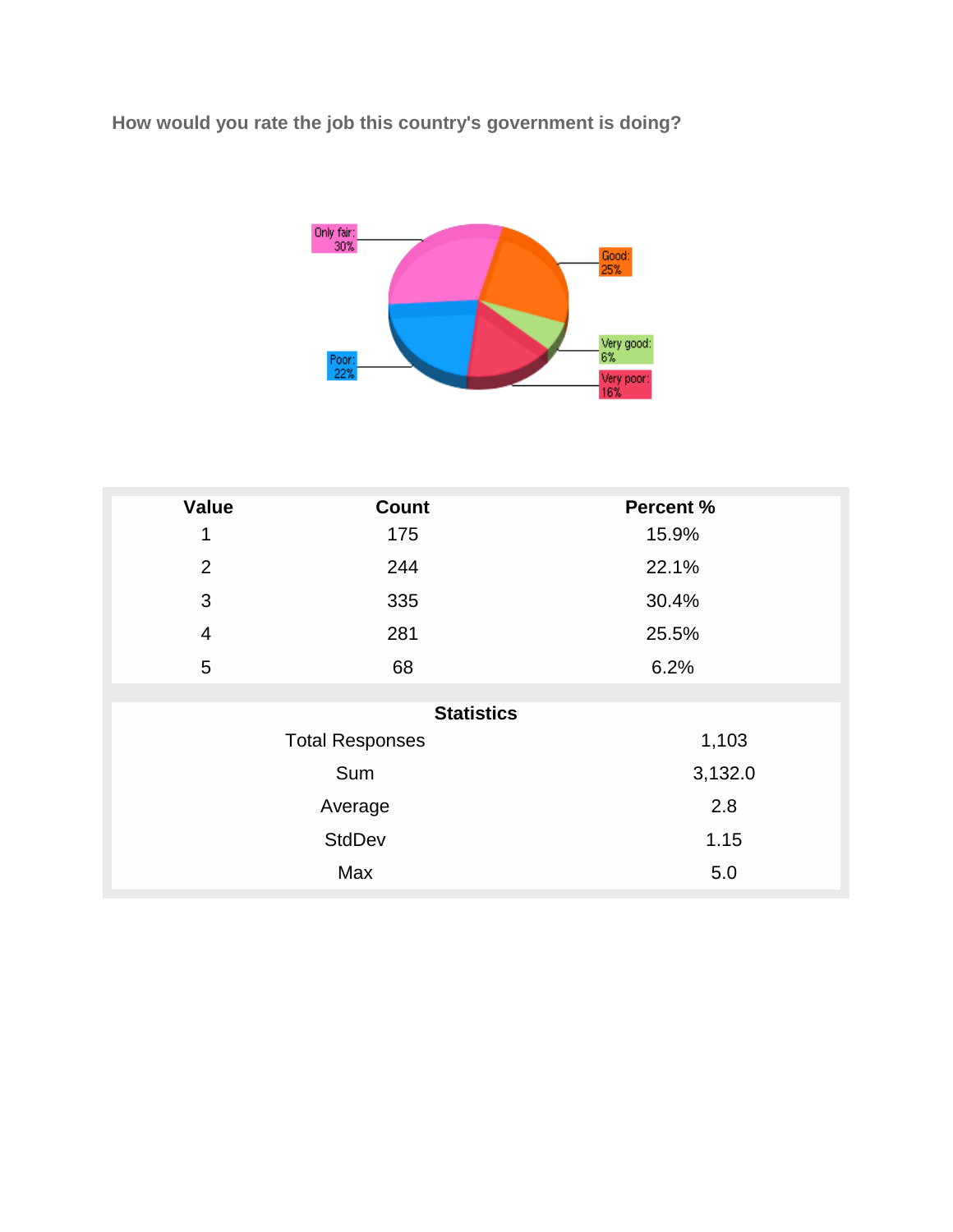**How much confidence would you have in the country's government?**



| <b>Value</b>   | <b>Count</b>           | Percent % |
|----------------|------------------------|-----------|
| 1              | 183                    | 16.6%     |
| $\overline{2}$ | 256                    | 23.3%     |
| 3              | 397                    | 36.1%     |
| $\overline{4}$ | 210                    | 19.1%     |
| 5              | 54                     | 4.9%      |
|                |                        |           |
|                | <b>Statistics</b>      |           |
|                | <b>Total Responses</b> | 1,100     |
| Sum            |                        | 2,996.0   |
| Average        |                        | 2.7       |
| <b>StdDev</b>  |                        | 1.10      |
| Max            |                        | 5.0       |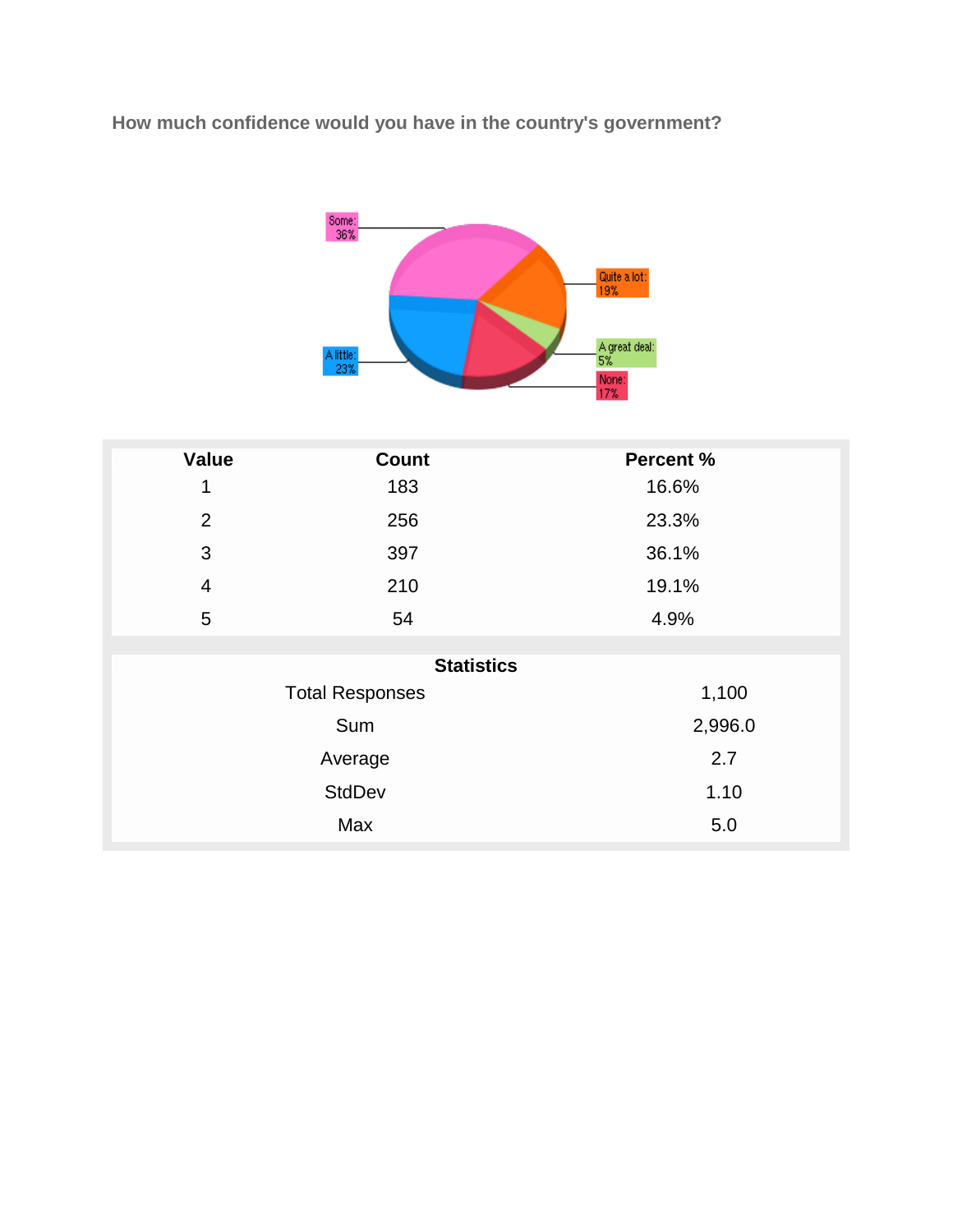#### **What is your age?**



| <b>Value</b>     | Count                  | Percent % |
|------------------|------------------------|-----------|
| 1                | $\overline{2}$         | 0.2%      |
| $\overline{2}$   | 64                     | 5.8%      |
| $\mathfrak{S}$   | 297                    | 27%       |
| $\overline{4}$   | 267                    | 24.2%     |
| $\overline{5}$   | 213                    | 19.3%     |
| $\,6\,$          | 108                    | 9.8%      |
| $\overline{7}$   | 67                     | 6.1%      |
| 8                | 67                     | 6.1%      |
| $\boldsymbol{9}$ | 15                     | 1.4%      |
| 10               | $\overline{2}$         | 0.2%      |
|                  | <b>Statistics</b>      |           |
|                  | <b>Total Responses</b> | 1,102     |
|                  |                        |           |
| Sum              |                        | 4,962.0   |
| Average          |                        | 4.5       |
|                  | <b>StdDev</b>          | 1.67      |
|                  | Max                    | 10.0      |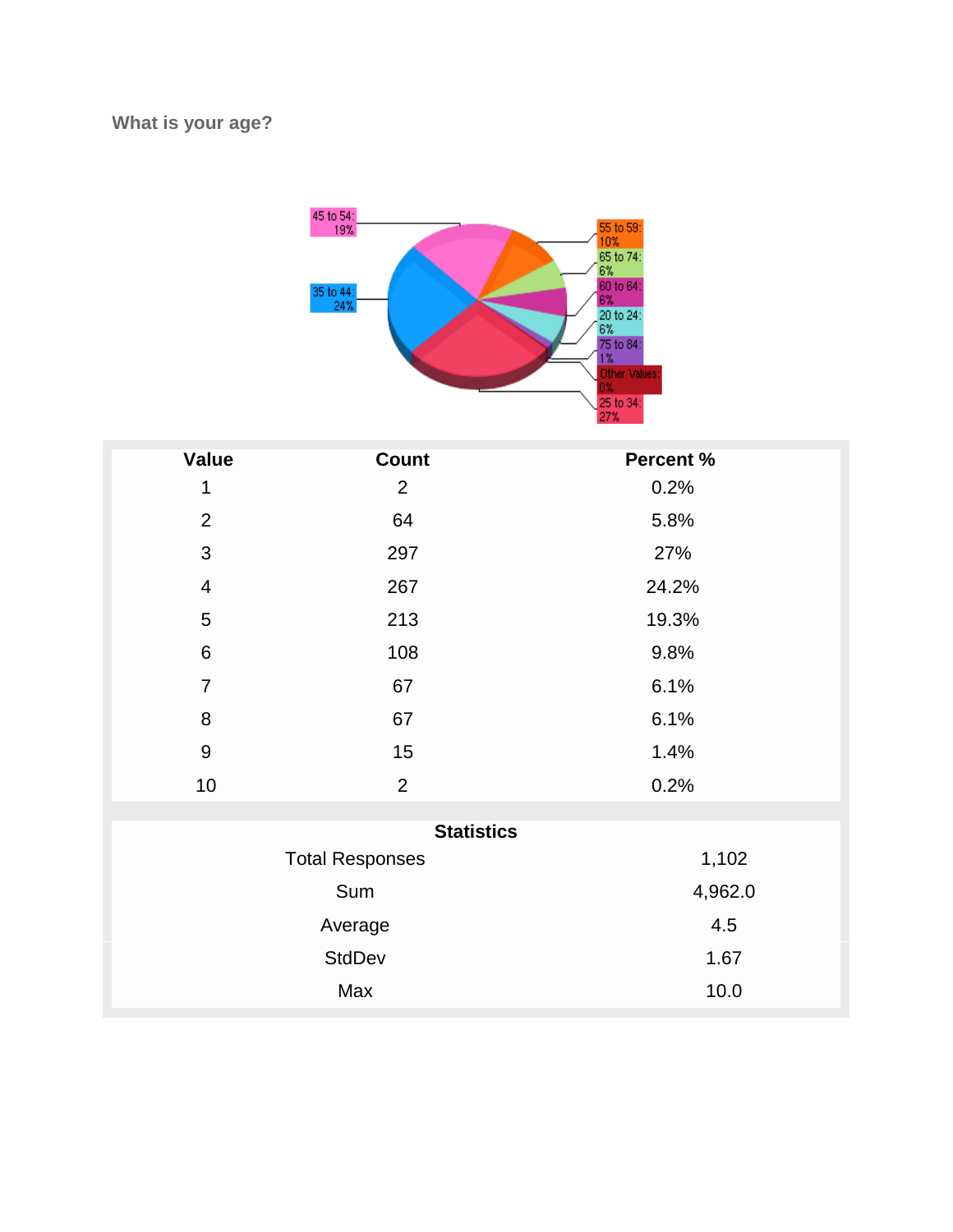**Are you ...**



| <b>Value</b>  | <b>Count</b>           | <b>Percent %</b> |
|---------------|------------------------|------------------|
| 1             | 644                    | 59.4%            |
| 2             | 440                    | 40.6%            |
|               |                        |                  |
|               | <b>Statistics</b>      |                  |
|               | <b>Total Responses</b> | 1,084            |
|               | Sum                    | 1,524.0          |
| Average       |                        | 1.4              |
| <b>StdDev</b> |                        | 0.49             |
| Max           |                        | 2.0              |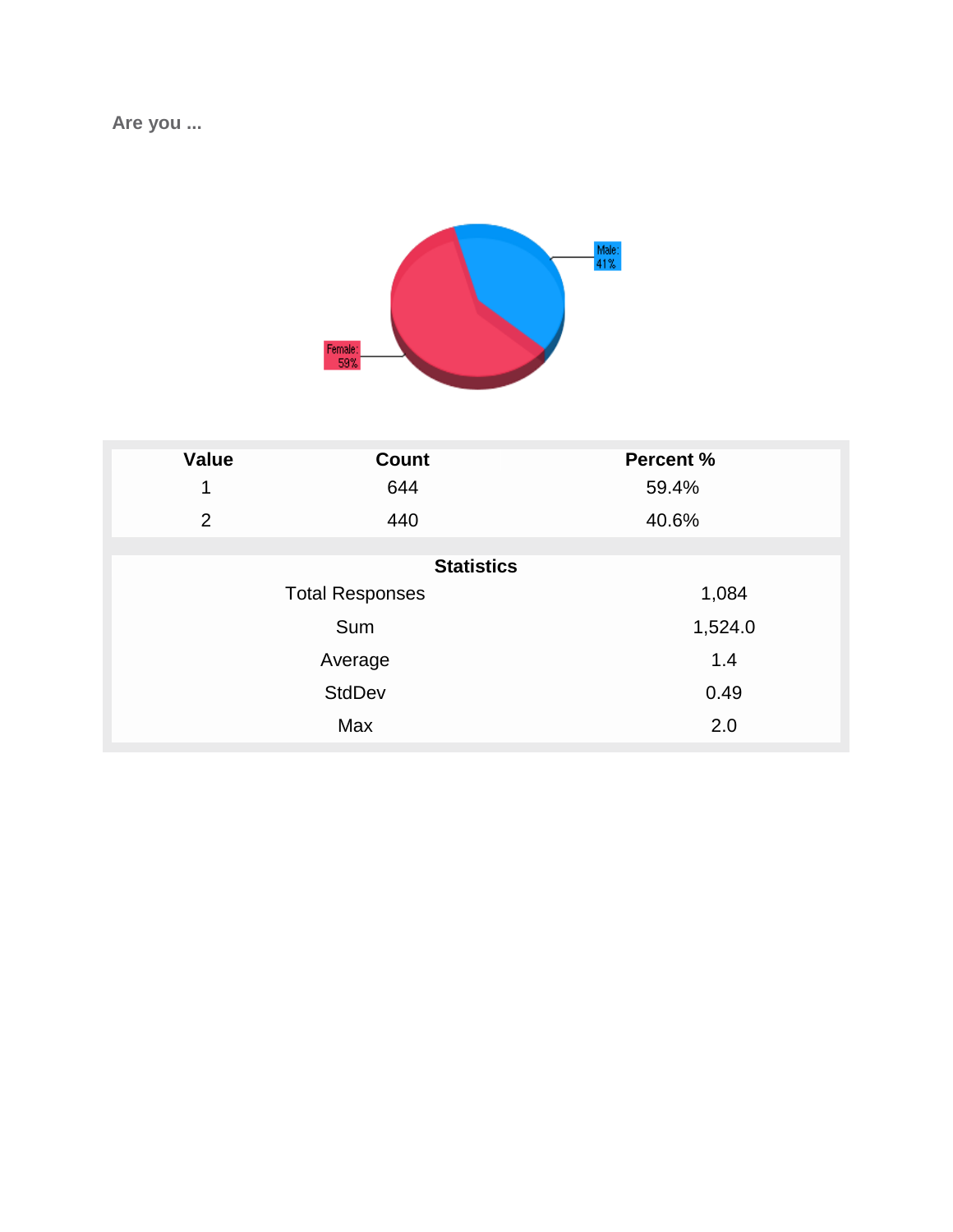**Do you consider yourself to be primarily ...**



| <b>Value</b>   | <b>Count</b>           | <b>Percent %</b> |
|----------------|------------------------|------------------|
| 1              | 842                    | 77.4%            |
| $\overline{2}$ | 55                     | 5.1%             |
| 3              | 40                     | 3.7%             |
| $\overline{4}$ | 78                     | 7.2%             |
| $\sqrt{5}$     | 73                     | 6.7%             |
|                |                        |                  |
|                | <b>Statistics</b>      |                  |
|                | <b>Total Responses</b> | 1,088            |
|                | Sum                    | 1,749.0          |
| Average        |                        | 1.6              |
| <b>StdDev</b>  |                        | 1.24             |
|                | Max                    | $5.0\,$          |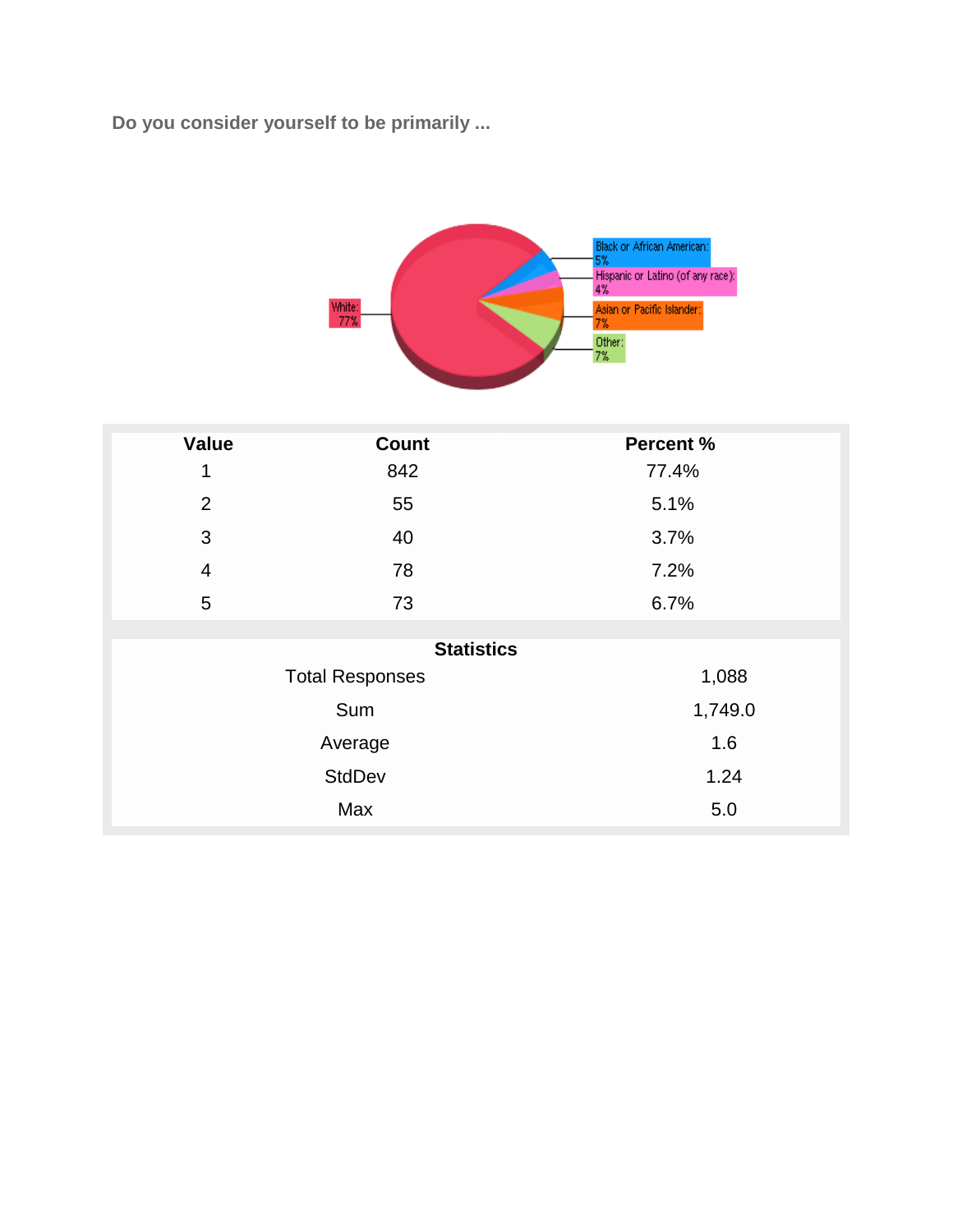## **What is the last grade or class that you completed in school?**

|                | Associate degree:<br>12%<br>Some college, no degree:<br>21% | Bachelors degree:<br>30%<br>Graduate or professional degree:<br>14%<br>Other:<br>1%<br>Less than 9th grade:<br>1%<br>9th to 12th grade, no diploma:<br>2%<br>High school graduate (includes equivalency):<br>20% |
|----------------|-------------------------------------------------------------|------------------------------------------------------------------------------------------------------------------------------------------------------------------------------------------------------------------|
| <b>Value</b>   | <b>Count</b>                                                | <b>Percent %</b>                                                                                                                                                                                                 |
| 1              | 8                                                           | 0.7%                                                                                                                                                                                                             |
| $\overline{2}$ | 25                                                          | 2.3%                                                                                                                                                                                                             |
| 3              | 213                                                         | 19.5%                                                                                                                                                                                                            |
| $\overline{4}$ | 224                                                         | 20.5%                                                                                                                                                                                                            |
| 5              | 131                                                         | 12%                                                                                                                                                                                                              |
| 6              | 329                                                         | 30.1%                                                                                                                                                                                                            |
| $\overline{7}$ | 152                                                         | 13.9%                                                                                                                                                                                                            |
| 8              | 10                                                          | 0.9%                                                                                                                                                                                                             |
|                | <b>Statistics</b>                                           |                                                                                                                                                                                                                  |
|                | <b>Total Responses</b>                                      | 1,092                                                                                                                                                                                                            |
| Sum            |                                                             | 5,366.0                                                                                                                                                                                                          |
| Average        |                                                             | 4.9                                                                                                                                                                                                              |
|                | <b>StdDev</b>                                               | 1.50                                                                                                                                                                                                             |
|                | Max                                                         | 8.0                                                                                                                                                                                                              |
|                |                                                             |                                                                                                                                                                                                                  |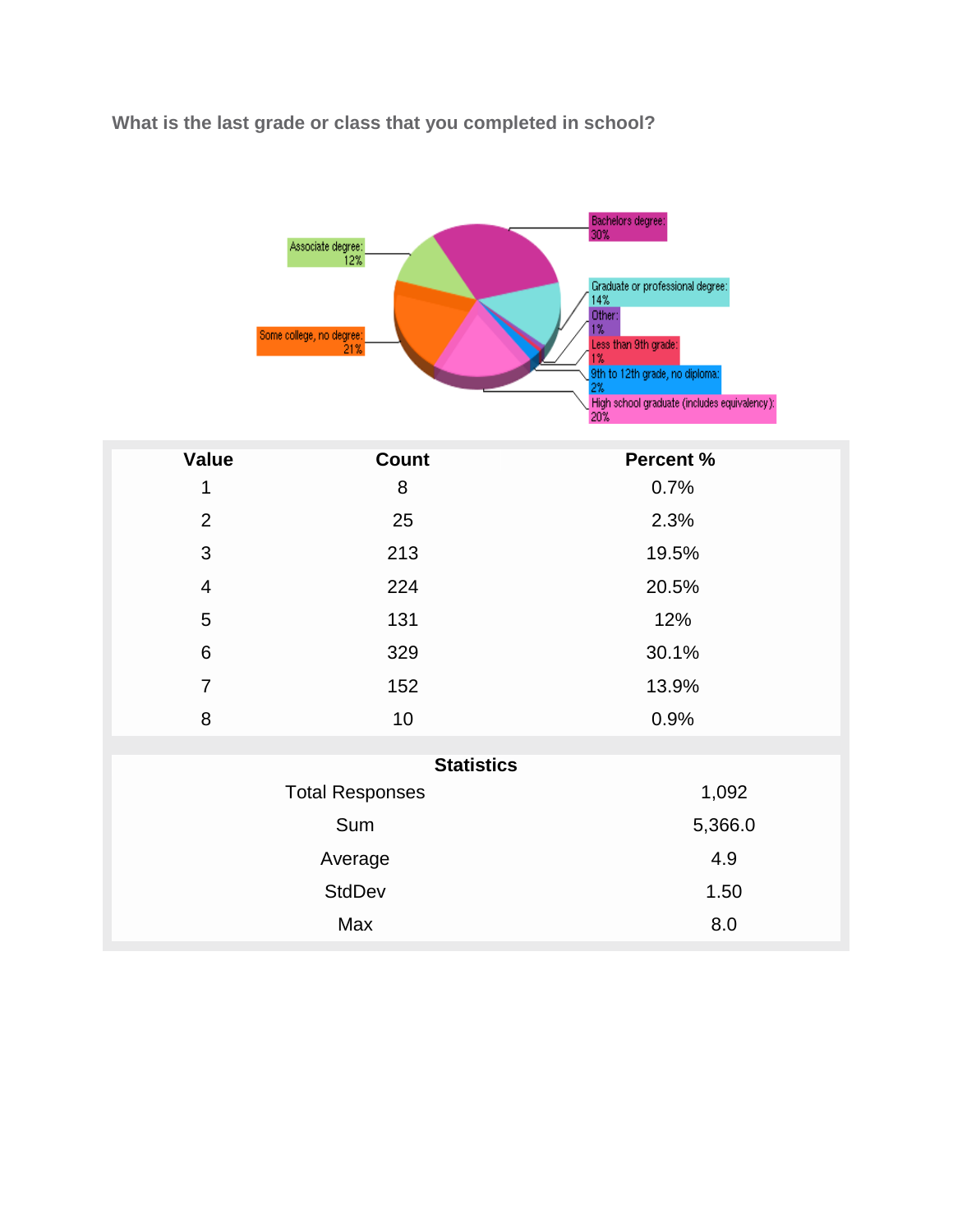**Last year, what was your total household income from all sources, before taxes?**



| <b>Value</b>            | <b>Count</b>           | Percent % |  |
|-------------------------|------------------------|-----------|--|
| 1                       | 104                    | 9.5%      |  |
| $\overline{2}$          | 201                    | 18.3%     |  |
| $\mathfrak{S}$          | 290                    | 26.4%     |  |
| $\overline{\mathbf{4}}$ | 230                    | 20.9%     |  |
| 5                       | 116                    | 10.5%     |  |
| 6                       | 70                     | 6.4%      |  |
| $\overline{7}$          | 47                     | 4.3%      |  |
| 8                       | 42                     | 3.8%      |  |
|                         | <b>Statistics</b>      |           |  |
|                         |                        | 1,100     |  |
|                         | <b>Total Responses</b> |           |  |
|                         | Sum                    | 3,961.0   |  |
|                         | Average                | 3.6       |  |
|                         | <b>StdDev</b>          | 1.74      |  |
|                         | Max                    | 8.0       |  |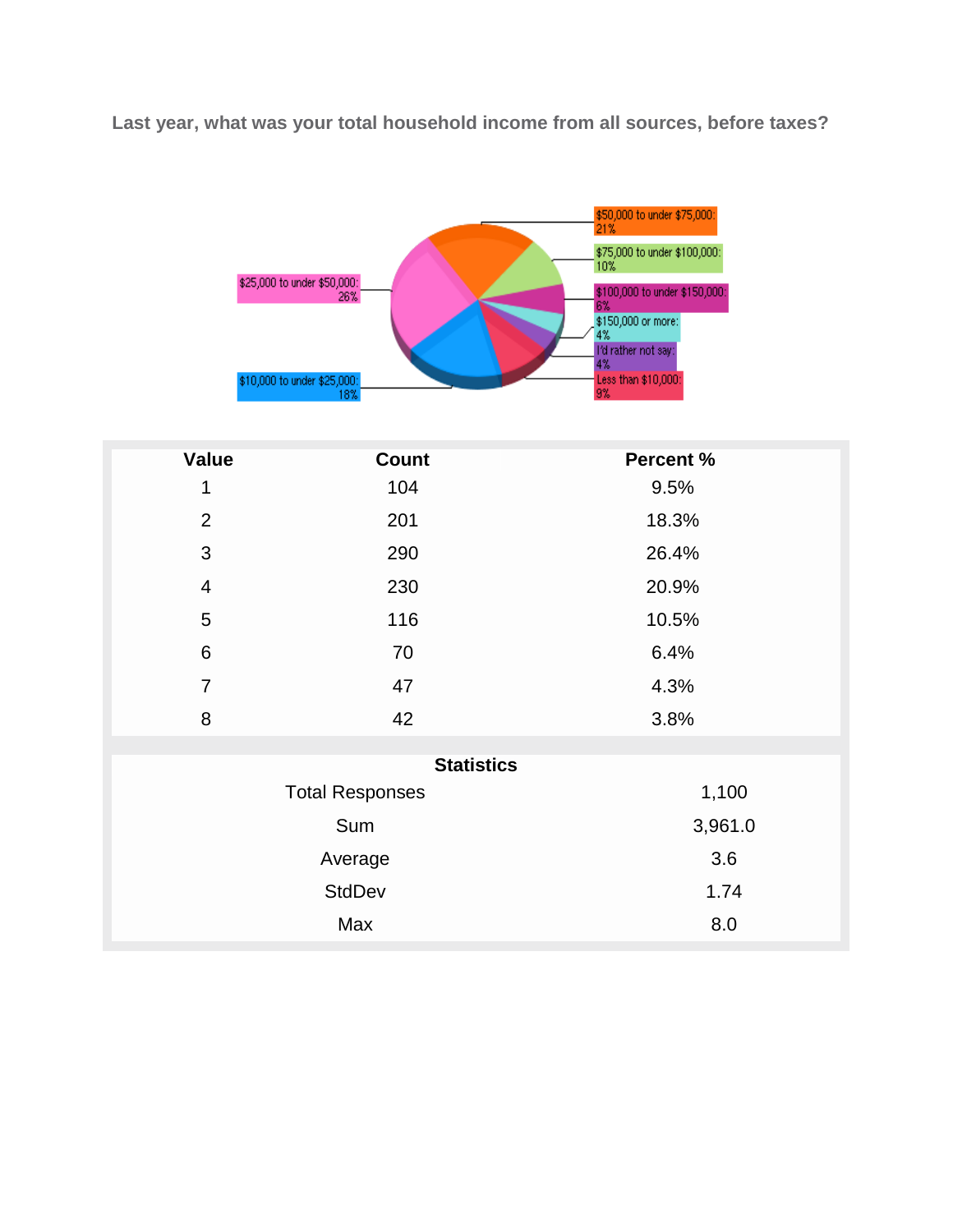## **What country do you live in?**



| <b>Value</b>          | Count          | <b>Percent %</b> |
|-----------------------|----------------|------------------|
| <b>UNITED STATES</b>  | 764            | 69.8%            |
|                       | 1              | 0.1%             |
| <b>ALBANIA</b>        | $\mathbf 1$    | 0.1%             |
| <b>AMERICAN SAMOA</b> | $\overline{2}$ | 0.2%             |
| <b>ARGENTINA</b>      | 1              | 0.1%             |
| <b>ARMENIA</b>        | 1              | 0.1%             |
| <b>AUSTRALIA</b>      | 6              | 0.5%             |
| <b>AZERBAIJAN</b>     | 1              | 0.1%             |
| <b>BULGARIA</b>       | $\overline{2}$ | 0.2%             |
| <b>CANADA</b>         | 20             | 1.8%             |
| <b>CHILE</b>          | 1              | 0.1%             |
| <b>COLOMBIA</b>       | 1              | 0.1%             |
| <b>CYPRUS</b>         | 3              | 0.3%             |
| <b>FINLAND</b>        | $\overline{2}$ | 0.2%             |
| <b>FRANCE</b>         | 1              | 0.1%             |
| <b>GREECE</b>         | 1              | 0.1%             |
| <b>HONG KONG</b>      | 1              | 0.1%             |
| <b>INDIA</b>          | $\overline{7}$ | 0.6%             |
| <b>INDONESIA</b>      | 1              | 0.1%             |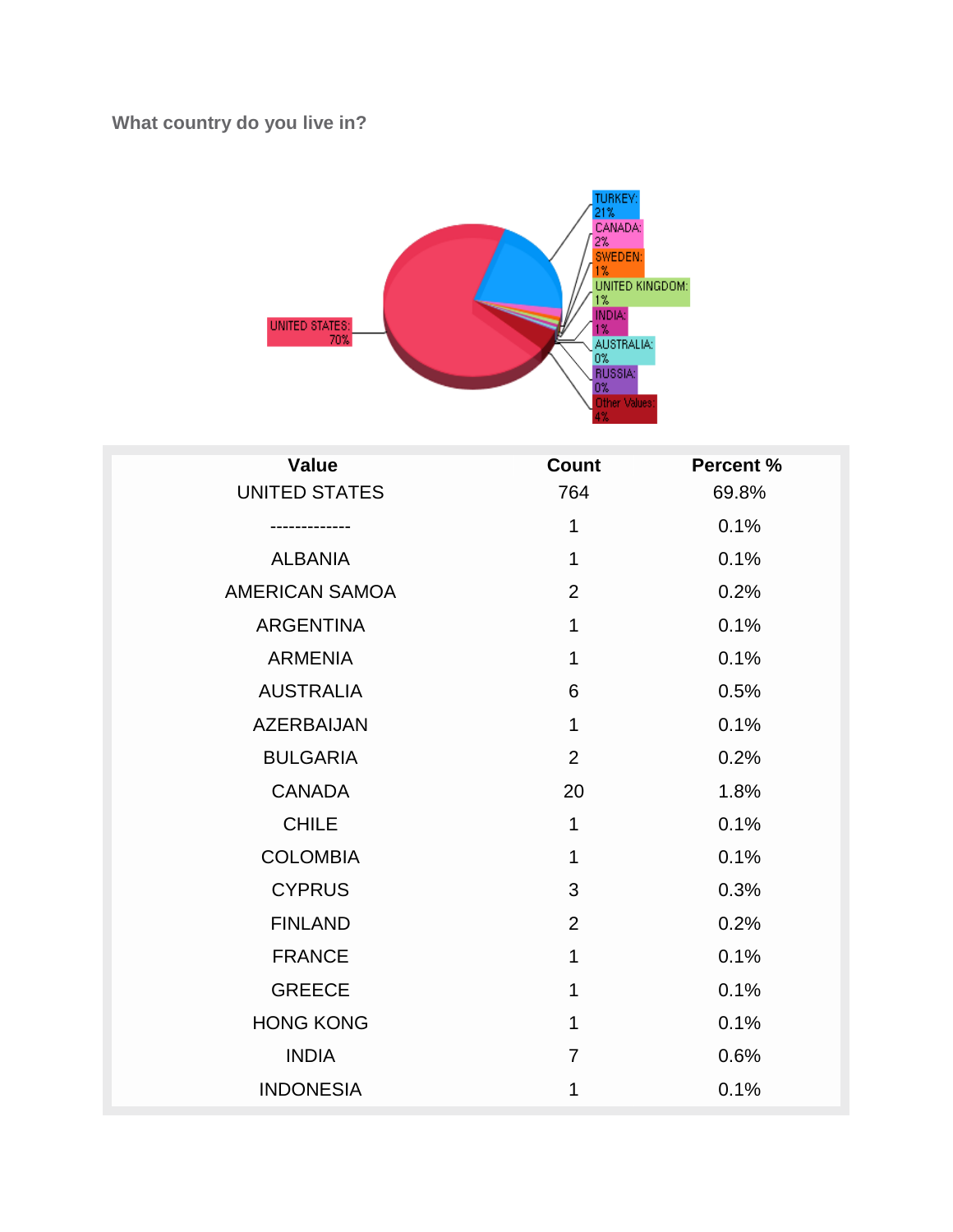| <b>IRAQ</b>            | 1              | 0.1%  |
|------------------------|----------------|-------|
| <b>IRELAND</b>         | 1              | 0.1%  |
| <b>ITALY</b>           | $\overline{2}$ | 0.2%  |
| <b>JAPAN</b>           | $\mathbf{1}$   | 0.1%  |
| <b>MALAYSIA</b>        | $\overline{2}$ | 0.2%  |
| <b>MALDIVES</b>        | 1              | 0.1%  |
| <b>NETHERLANDS</b>     | 1              | 0.1%  |
| <b>NEW ZEALAND</b>     | $\mathbf 1$    | 0.1%  |
| <b>NORWAY</b>          | 1              | 0.1%  |
| <b>PANAMA</b>          | $\mathbf{1}$   | 0.1%  |
| <b>PHILIPPINES</b>     | $\overline{2}$ | 0.2%  |
| <b>PORTUGAL</b>        | $\mathbf 1$    | 0.1%  |
| PUERTO RICO            | $\overline{2}$ | 0.2%  |
| <b>ROMANIA</b>         | $\overline{2}$ | 0.2%  |
| <b>RUSSIA</b>          | 3              | 0.3%  |
| <b>SINGAPORE</b>       | $\overline{2}$ | 0.2%  |
| <b>SOUTH AFRICA</b>    | $\overline{2}$ | 0.2%  |
| <b>SWEDEN</b>          | $9\,$          | 0.8%  |
| <b>SYRIA</b>           | $\mathbf{1}$   | 0.1%  |
| <b>TURKEY</b>          | 231            | 21.1% |
| <b>TUVALU</b>          | $\mathbf 1$    | 0.1%  |
| <b>UNITED KINGDOM</b>  | $9\,$          | 0.8%  |
| <b>Statistics</b>      |                |       |
| <b>Total Responses</b> |                | 1,094 |
|                        |                |       |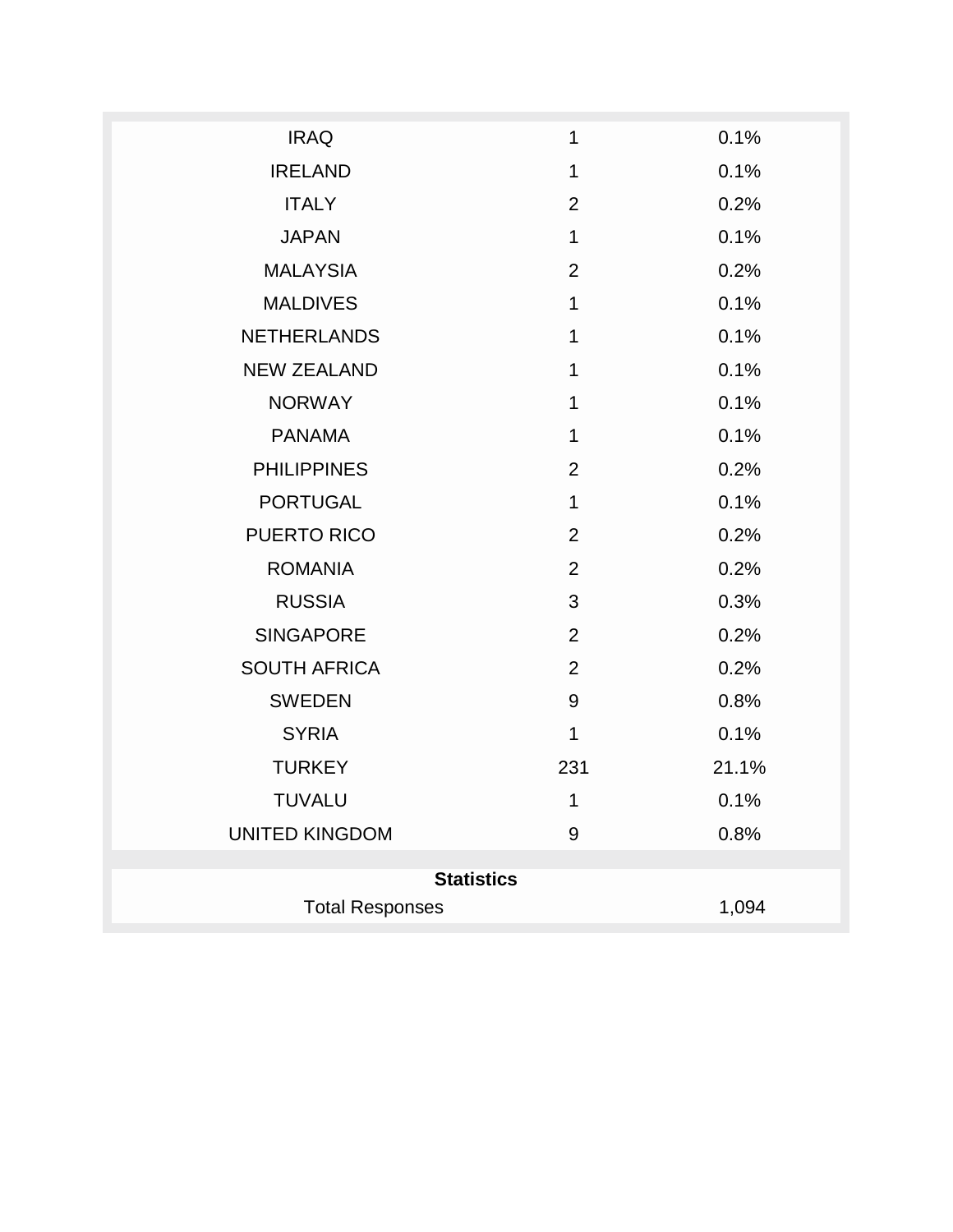#### **What state do you live in? (US residents only)**



| <b>Value</b>         | <b>Count</b>            | Percent % |
|----------------------|-------------------------|-----------|
| Alabama              | 15                      | 1.9%      |
| Alaska               | $\overline{2}$          | 0.3%      |
| Arizona              | 18                      | 2.3%      |
| Arkansas             | $\overline{5}$          | 0.6%      |
| California           | 90                      | 11.3%     |
| Colorado             | 5                       | 0.6%      |
| Connecticut          | $\overline{7}$          | 0.9%      |
| District of Columbia | $\mathbf 1$             | 0.1%      |
| Florida              | 56                      | 7.1%      |
| Georgia              | 16                      | 2%        |
| Hawaii               | $\mathbf 1$             | 0.1%      |
| Idaho                | $\overline{\mathbf{4}}$ | 0.5%      |
| <b>Illinois</b>      | 30                      | 3.8%      |
| Indiana              | 17                      | 2.1%      |
| lowa                 | $\overline{4}$          | 0.5%      |
| Kansas               | 4                       | 0.5%      |
| Kentucky             | 15                      | 1.9%      |
| Louisiana            | 12                      | 1.5%      |
| Maine                | 5                       | 0.6%      |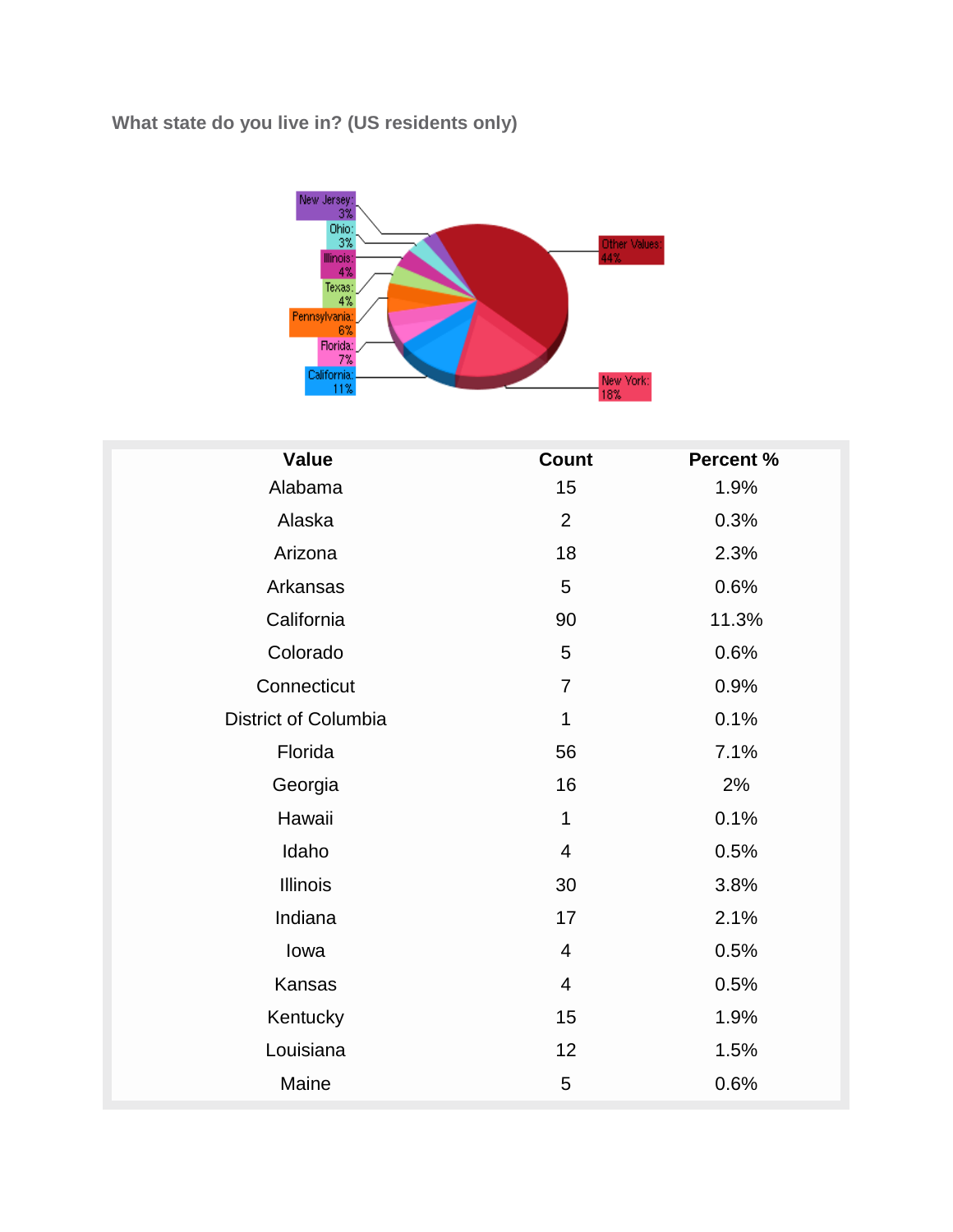| Maryland             | 11               | 1.4%  |
|----------------------|------------------|-------|
| <b>Massachusetts</b> | 17               | 2.1%  |
| Michigan             | 16               | 2%    |
| Minnesota            | 11               | 1.4%  |
| Mississippi          | $\overline{7}$   | 0.9%  |
| Missouri             | 14               | 1.8%  |
| Montana              | 3                | 0.4%  |
| Nebraska             | 8                | 1%    |
| Nevada               | 3                | 0.4%  |
| New Hampshire        | $\overline{2}$   | 0.3%  |
| New Jersey           | 23               | 2.9%  |
| <b>New Mexico</b>    | $\overline{2}$   | 0.3%  |
| New York             | 141              | 17.8% |
| North Carolina       | 21               | 2.6%  |
| North Dakota         | $\mathbf{1}$     | 0.1%  |
| Ohio                 | 26               | 3.3%  |
| Oklahoma             | $\overline{2}$   | 0.3%  |
| Oregon               | 9                | 1.1%  |
| Pennsylvania         | 49               | 6.2%  |
| Rhode Island         | $\overline{2}$   | 0.3%  |
| South Carolina       | 11               | 1.4%  |
| South Dakota         | 1                | 0.1%  |
| <b>Tennessee</b>     | 16               | 2%    |
| Texas                | 31               | 3.9%  |
| Utah                 | 5                | 0.6%  |
| Vermont              | 1                | 0.1%  |
| Virginia             | $9\,$            | 1.1%  |
| Washington           | 12               | 1.5%  |
| West Virginia        | $\boldsymbol{9}$ | 1.1%  |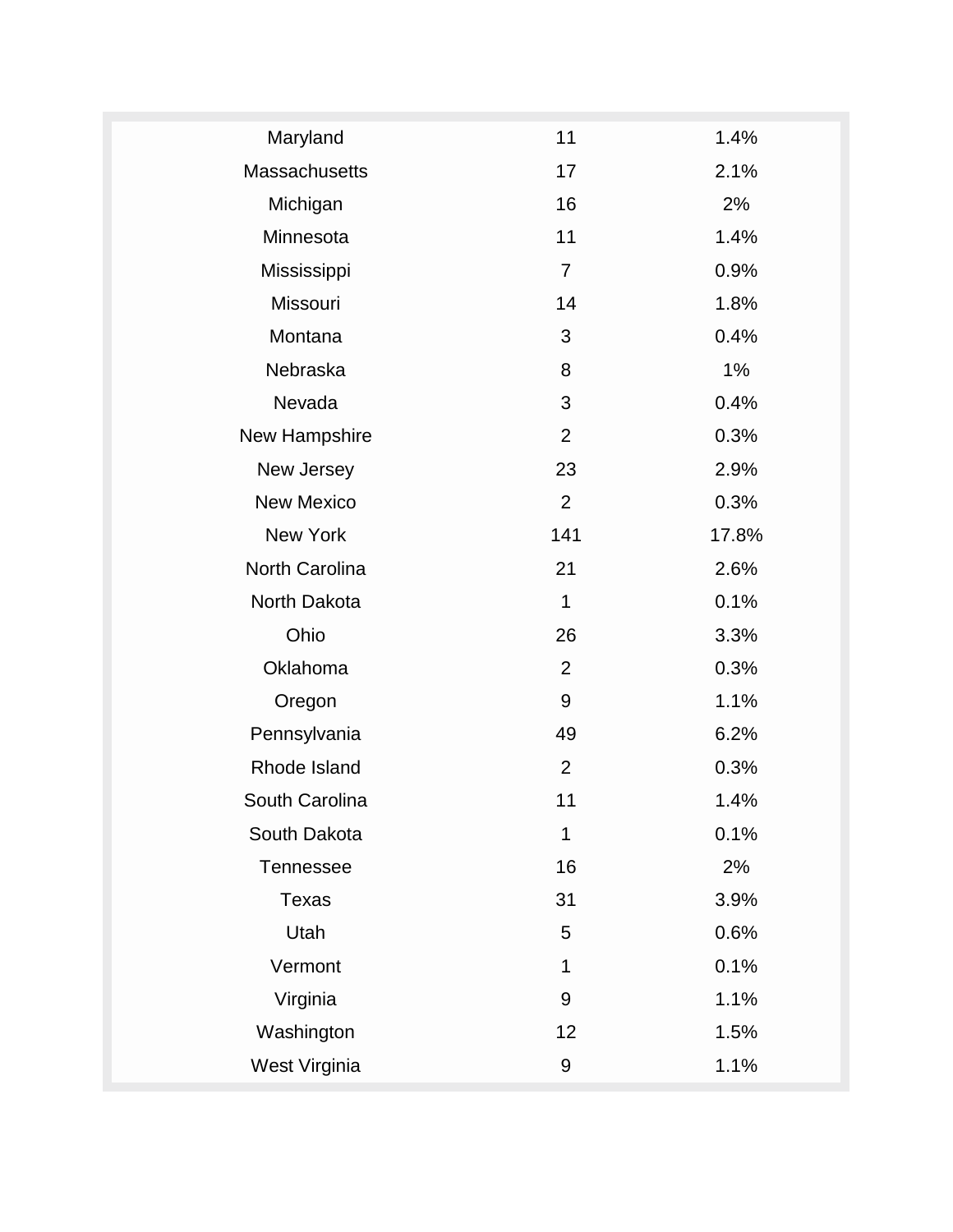| Wisconsin              | 19 | 2.4% |
|------------------------|----|------|
| Wyoming                | 4  | 0.5% |
| <b>Statistics</b>      |    |      |
| <b>Total Responses</b> |    | 793  |

**Would you describe the place where you live as ...**



| <b>Value</b>   | <b>Count</b>           | <b>Percent %</b> |
|----------------|------------------------|------------------|
| 1              | 455                    | 41.7%            |
| $\overline{2}$ | 264                    | 24.2%            |
| 3              | 248                    | 22.7%            |
| $\overline{4}$ | 120                    | 11%              |
| 5              | 5                      | 0.5%             |
|                |                        |                  |
|                | <b>Statistics</b>      |                  |
|                | <b>Total Responses</b> | 1,092            |
|                | Sum                    | 2,232.0          |
|                | Average                | 2.0              |
|                | <b>StdDev</b>          | 1.06             |
|                | Max                    | 5.0              |